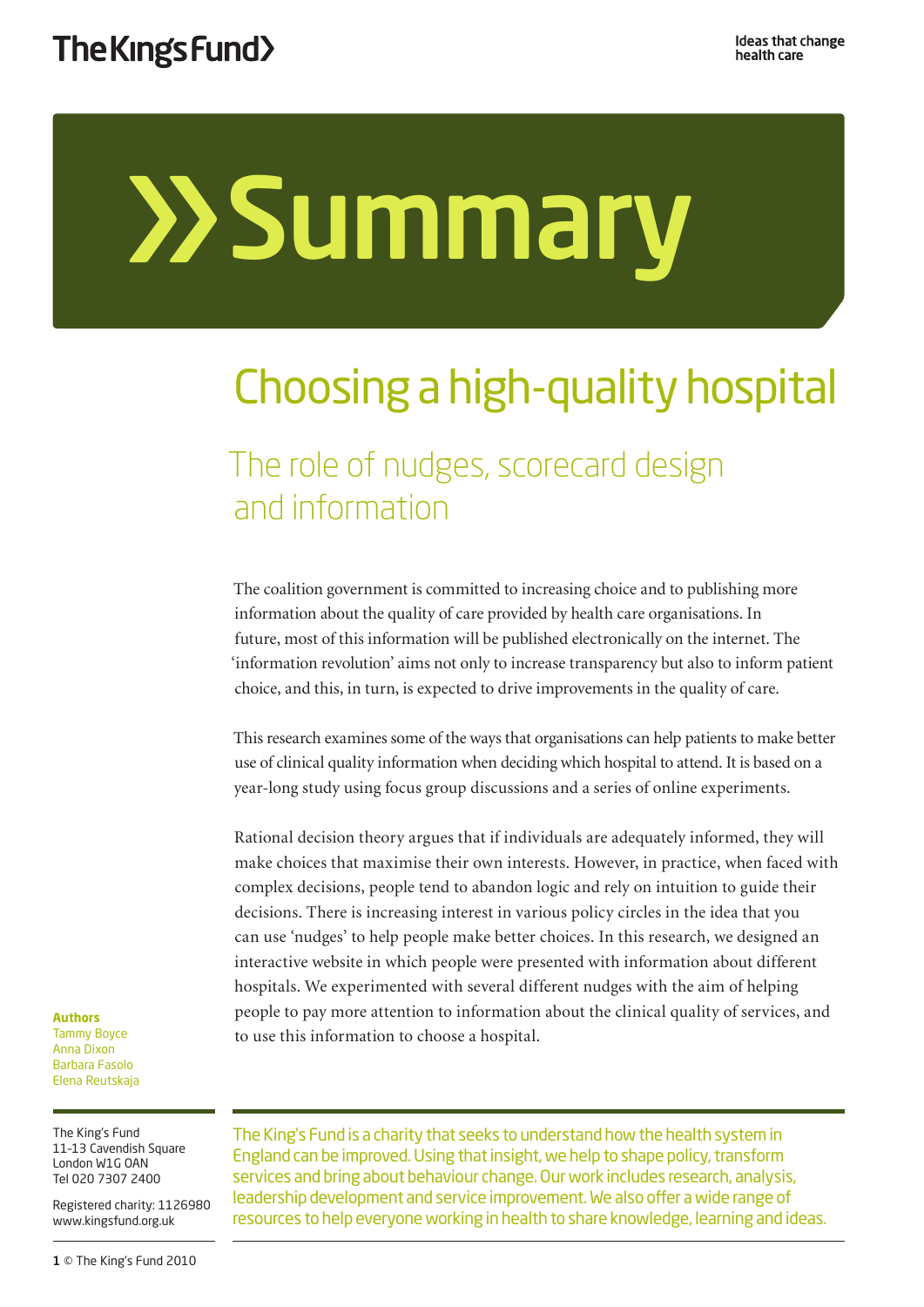We aimed to answer the following questions:

- What information do patients use when choosing a hospital?
- What is important to patients when choosing a hospital?
- How does the design of information influence the choices that patients make, and in particular, how do nudges affect people's decisions?
- Do people make better choices as they become more practised in making decisions (ie, do they learn to make better choices)?

#### Type of information

People can be easily overwhelmed by the quantity of information available, and spend only a comparatively short amount of time (a few minutes in many cases) consulting this sort of information online. Websites provide opportunities to filter information so that people are only presented with information on those aspects of care that they indicate are most important to them.

We found that while older people (those aged 51 and over) and those with lower levels of education (who had only attained secondary education) were keen to have summative measures, they were also confused by their meaning. Further testing is needed to establish how to combine summative and disaggregated indicators effectively for different people.

Participants in our focus groups were suspicious of terms such as 'missing data' or 'data not available'. Information providers need to improve the presentation of missing data, explaining what 'data not available' means and why it is not available.

Focus group participants also made it clear that they wanted information about the individual consultant or doctor who would be treating them, information that was relevant to their condition or treatment, and which helped them to understand the risks they faced by attending a particular hospital. This suggests the need for information at individual clinical level – information not currently available, except in relation to cardiothoracic surgeons.

#### **Preferences**

We found that people do not have stable preferences about what is important to them when choosing a hospital. This suggests there is an opportunity for information providers to influence what patients pay attention to by making some aspects of hospital care, such as safety or quality indicators, more salient.

Coaching people about their preferences before making a decision made people use information more systematically, and they were more likely to compare hospitals on the indicators they thought were important rather than trying to take in information about each hospital.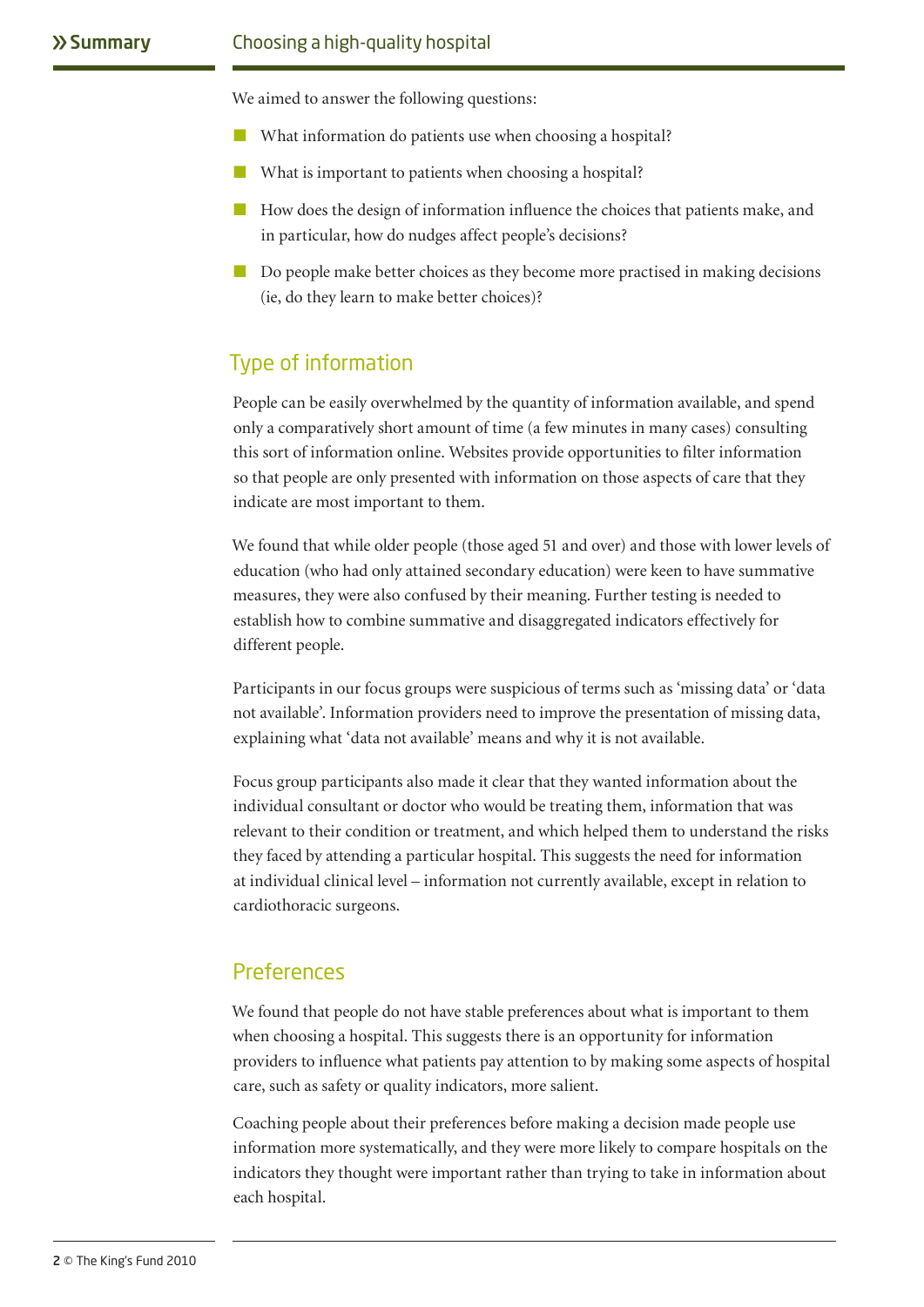Decision aids or scorecard designs that elicit preferences and values may help patients to identify what is important – that is, to shape preferences. However, the ability to personalise information so that the support offered can help people to choose 'the best for me' is still some way off.

#### Presentation

The way information is presented can make a difference to how it is used. We made a number of improvements to the design of the scorecard used in the online experiment, which our focus groups and previous research suggested would help.

- We used clear, easily understood labels for indicators that did not require people to 'drill down' for further information.
- We used intuitive symbols and labels consistently (ticks rather than traffic lights or colours).
- We applied evaluative labels eg, 'poor', 'good', 'excellent'.

These design features should be adopted by information providers who are presenting comparative quality information for use by the public and patients, particularly for the purpose of making choices between providers.

Information about the quality of health care, whether on organisations or individuals, often involves the use of numerical information, and in some cases, such as the Hospital Standardised Mortality Rate, this involves quite complex statistical information. Our research confirms that only people with high levels of numeracy are able to process this information in order to make a choice.

#### **Ordering**

It matters what information you put first. We designed the online scorecard so that the quality measures were first, and these were viewed most frequently, according to the heatmaps.

We also thought that by sorting the options (in this case hospitals) by quality, we might also make it more likely that patients would choose the highest quality hospital. Although sorting hospitals by quality might appear to be a good idea, it actually resulted in people making worse choices. In fact, those who had the options presented by distance did better. Clearly, sorting can have perverse effects, and needs to be carefully tested.

#### Use of nudges

We were interested in whether different nudges can improve the choices people make, how satisfied people are with the choice they made, and whether nudges can help people to make more informed choices in future. No nudge performed well on all these criteria.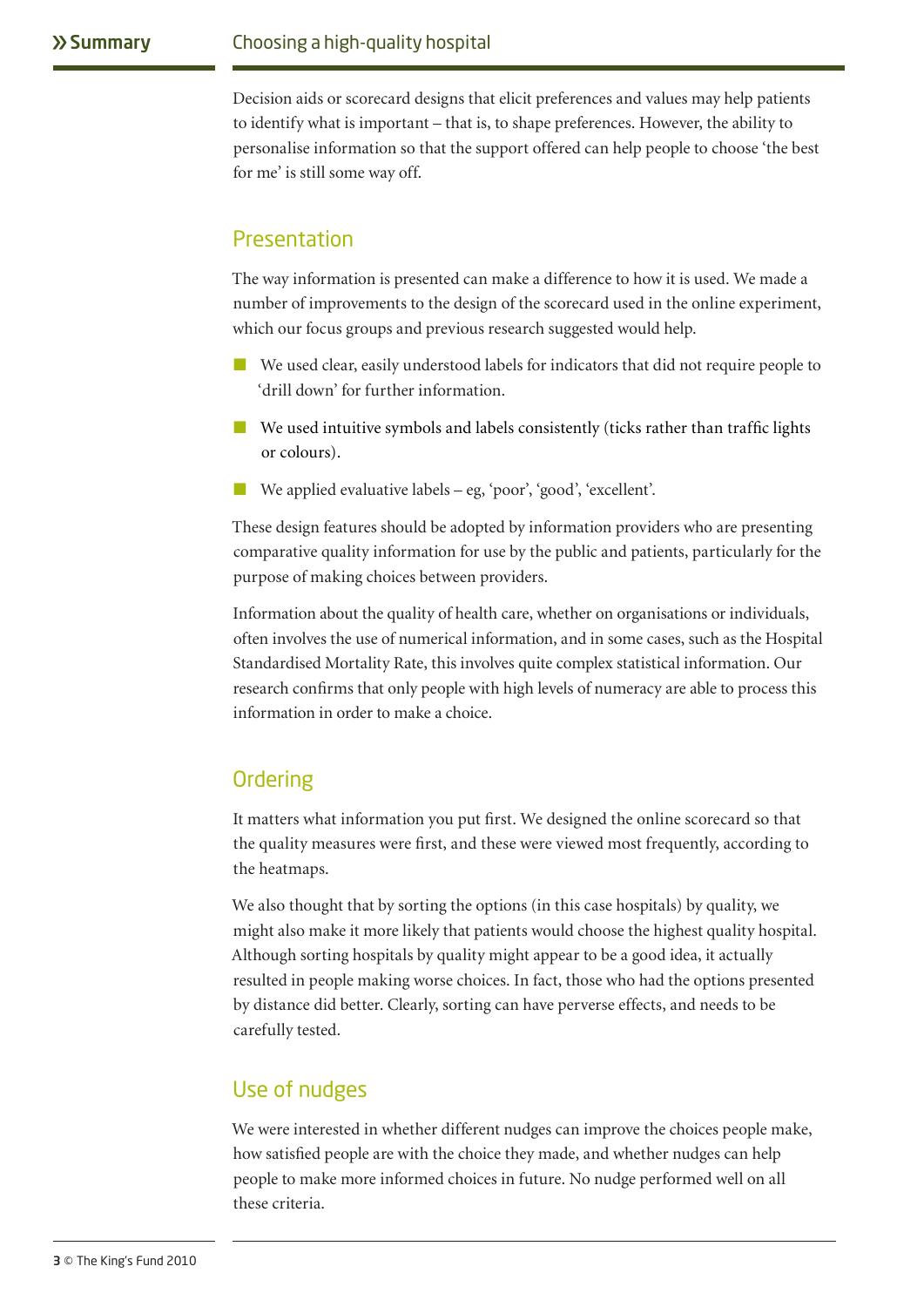We used three nudges (in addition to sorting the hospitals by quality and distance): a pre-select nudge (where the highest quality hospital was pre-selected), a preference nudge (where participants were asked to rank the indicators before they were presented with the scorecard) and a feedback nudge (where participants were asked to reconsider their choice if they had not chosen the highest quality hospital).

The pre-select nudge performed worse in terms of choosing the highest quality hospital, but people who had this scorecard did best in terms of making a choice when presented with a similar task a few weeks later, when nudges were not used. The participants who had the pre-select nudge were also quite dissatisfied with their choice, compared with those who had a very simple scorecard (sorted by distance or quality).

Giving people feedback on their selection and asking them to reconsider can increase the proportion that will choose a high-quality hospital, but it does not necessarily help people to make better choices in future, without nudges present.

Making people think about what was important to them in a hospital, and that the quality of hospitals varied, meant that fewer were very satisfied with their choice, and these people did worst when presented with a similar task a few weeks later.

The results also show that nudges have different impacts on different people – the feedback nudge made it more likely that elderly participants would choose the highest quality hospital, but in general, younger participants, particularly those with higher education, appear to have been helped more by the nudges. It appears from the findings that younger participants benefited from information about differences in quality of care and being made to think about what was important to them before making the choice.

Nudges require the information provider to decide on what they are seeking to nudge people towards, and therefore, a normative decision is inherent. However, the 'best' hospital on average may not be the 'best' choice for any particular individual.

#### Practise

Choosing a hospital for a surgical procedure is not a task that people face frequently. The results of this research suggest that repeating the exercise meant that people were more likely to choose the highest quality hospital, even when asked to make a choice of hospital again a few weeks later. This applied regardless of age and education. It is likely that younger people are less familiar with health care, so giving them the opportunity to 'practise' making a choice increases their awareness of the factors that might be important. This is consistent with the impact of giving people information before they were asked to make a choice, which appeared to help young people most. For older people, while they are more familiar with hospitals, they are perhaps less familiar with the task – that is, using the internet to compare products or services. So giving them the opportunity to practise helped them make a better choice.